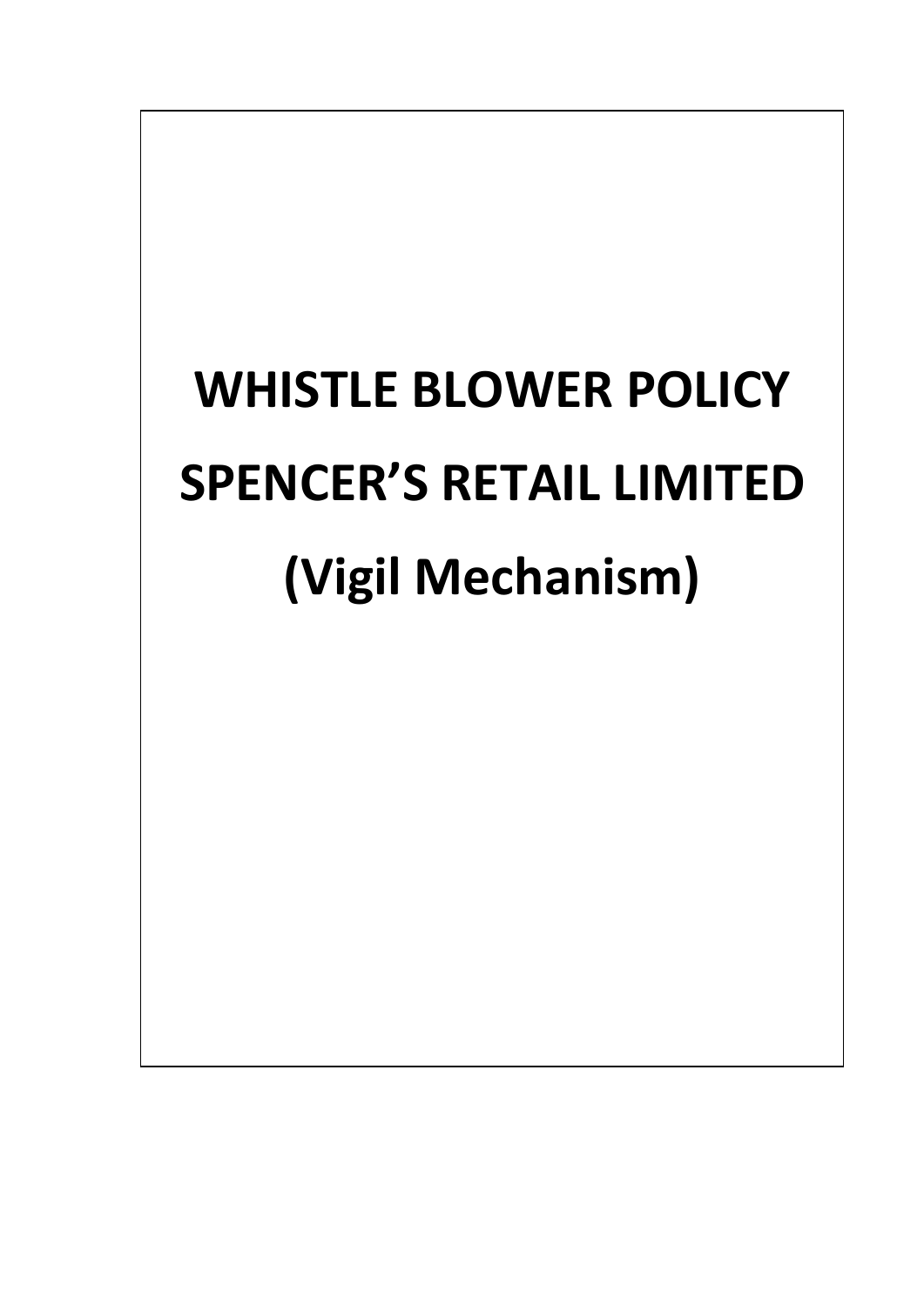## **SPENCER'S RETAIL LIMITED**

### **WHISTLE BLOWER POLICY**

## 1. **Preface**

- a. The Company believes in the conduct of its affairs in a fair and transparent manner by adopting highest standards of professionalism, honesty, integrity and ethical behaviour.
- b. The Company is committed to develop a culture in which every employee feels free to raise concerns about any irregularity, unethical practice and/or misconduct.
- c. The Companies Act, 2013 mandates that every listed company or such class or classes of companies, as prescribed under the Companies (Meeting of Board and its Power) Rules, 2014 shall establish a vigil mechanism for Directors and Employees to report their genuine concerns about the Company's functioning.
- d. Accordingly, this Policy has been formulated with a view to provide a mechanism for the above purpose.

## 2. **Definitions**

The definitions of some of the key terms used in this Policy are given below.

- a. "Company" means Spencer's Retail Limited having its registered office at 31, Netaji Subhas Road, Duncan House, Kolkata-700001.
- b. "Audit Committee" means the Audit Committee constituted by the Board of Directors of the Company in accordance with Section 177 of the Companies Act, 2013.
- c. "Employee" means every permanent employee of the Company and its Directors.
- d. "Investigators" mean persons authorised, appointed, consulted or approached by the Audit Committee for dealing with any matter covered by this Policy by the Company.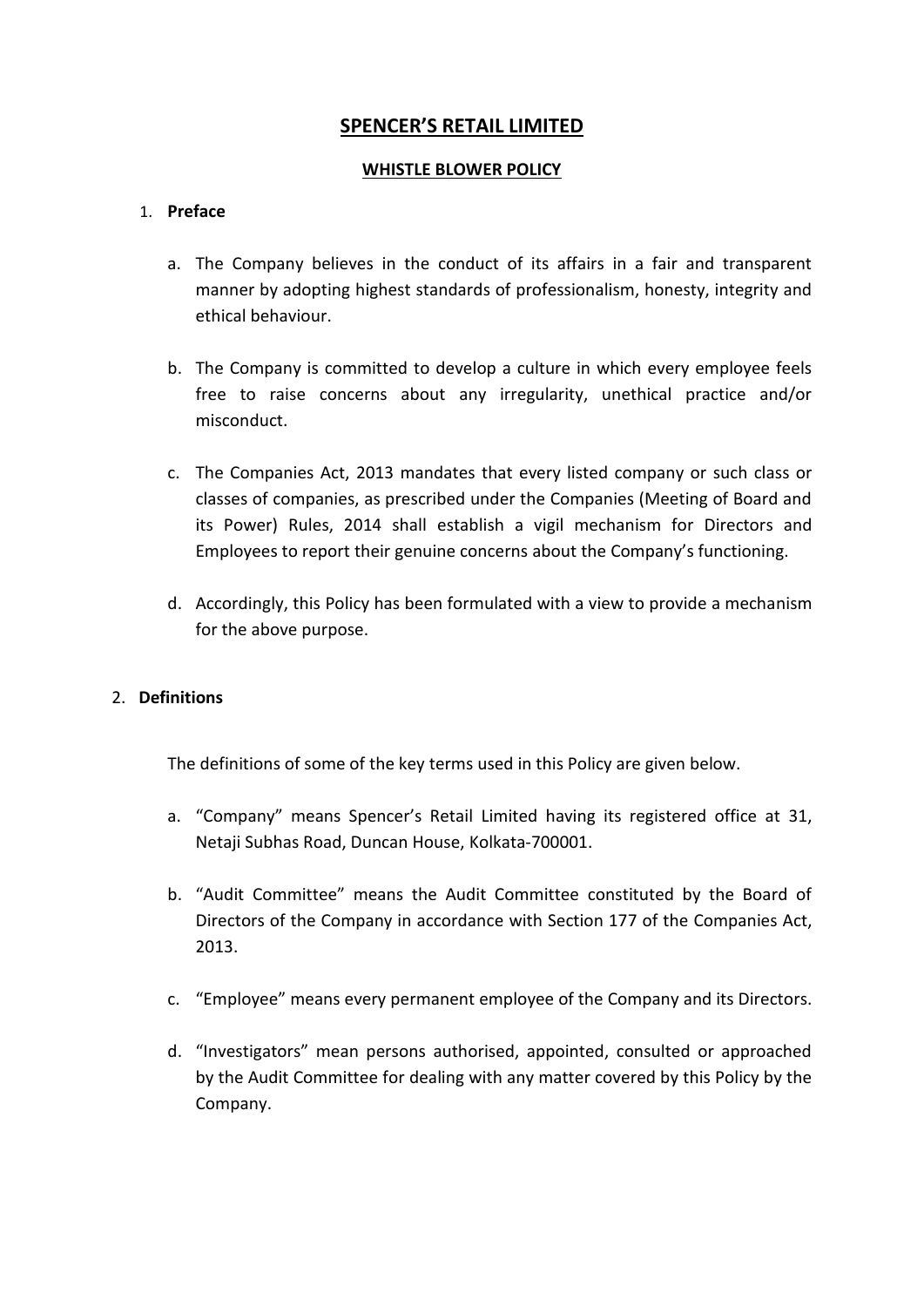- e. "Protected Disclosure" means any communication made by a whistle blower in good faith that discloses or demonstrates information that may evidence unethical or improper activity.
- f. "Subject" means a person against or in relation to whom a Protected Disclosure has been made or evidence gathered during the course of an investigation.
- g. "Whistle Blower" means an Employee, a Director and a stakeholder making a Protected Disclosure under this Policy.

## **3. Scope**

- a. This Policy is an extension of the Spencer's Code of Conduct applicable for its Directors and Executives one level below the Board. The Whistle Blower's role is to report instances of any irregularity, unethical practice and/or misconduct. They are not required or expected to act as investigators and determine the appropriate corrective or remedial action.
- b. Such Protected Disclosure will be appropriately dealt with by the Audit Committee or such other authority as the Audit Committee may decide.
- c. The Policy covers malpractices and events which have taken place/ suspected to take place, inter alia ,involving:
	- i) Abuse of authority
	- ii) Breach of trust

iii) Willful misconduct prejudicing the Company's reputation or involving its funds, assets / properties.

iv) Financial irregularities, including fraud or suspected fraud

v) Deliberate error in preparation of financial statements or misrepresentation of financial reports

- vi) Deliberate violation of laws/regulations
- vii) wastage/misappropriation of company funds/assets
- viiI) Any other unethical practices or events

This Policy should not be used in place of the Company's Grievance Redressal Procedure or be a route for raising malicious or unfounded allegations against other Employee(s).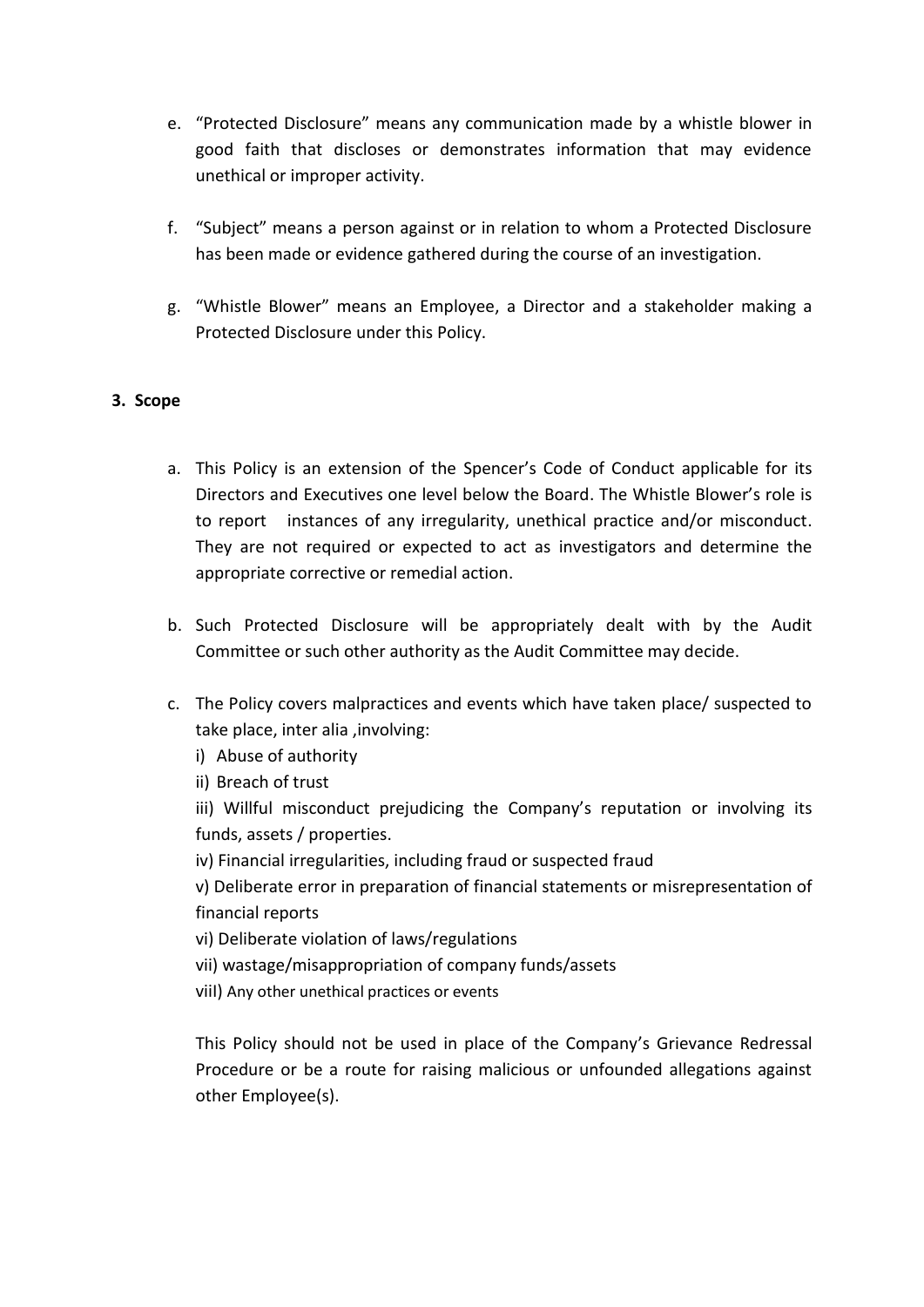## **4. Eligibility**

All Employees of the Company are eligible to make Protected Disclosures under the Policy. The Protected Disclosures may be in relation to matters concerning the Company.

### **5. Guiding Principles :**

 To ensure that this Policy is adhered to, and to assure that genuine concerns of any Employee are acted upon seriously, the Company will:

- a) ensure that the Whistle Blower and/or the person processing the Protected Disclosure is not victimized for doing so ;
- b) ensure complete confidentiality ;
- c) take disciplinary action, if any one destroys or conceals evidence about the Protected Disclosure made/to be made ;
- d) provide an opportunity of being heard to the persons involved, especially to the Subject;
- e) make endeavor to ensure that Reported Disclosures are made in good faith;

#### **6. Disqualifications**

- a. It will be ensured that genuine Whistle Blowers are given complete protection from any kind of unfair treatment and any abuse of this protection will warrant disciplinary action.
- b. Protection under this Policy would not mean protection from disciplinary action arising out of false or bogus allegations made by a Whistle Blower knowing it to be false or bogus or with a mala fide intention.
- c. Whistle Blowers, who make any Protected Disclosures, which have been subsequently found to be mala fide or malicious or Whistle Blowers who make 3 or more Protected Disclosures, which have been subsequently found to be frivolous, baseless or reported otherwise than in good faith, will be disqualified from reporting further Protected Disclosures under this Policy. They may also face such other disciplinary action as may be decided by the Audit Committee.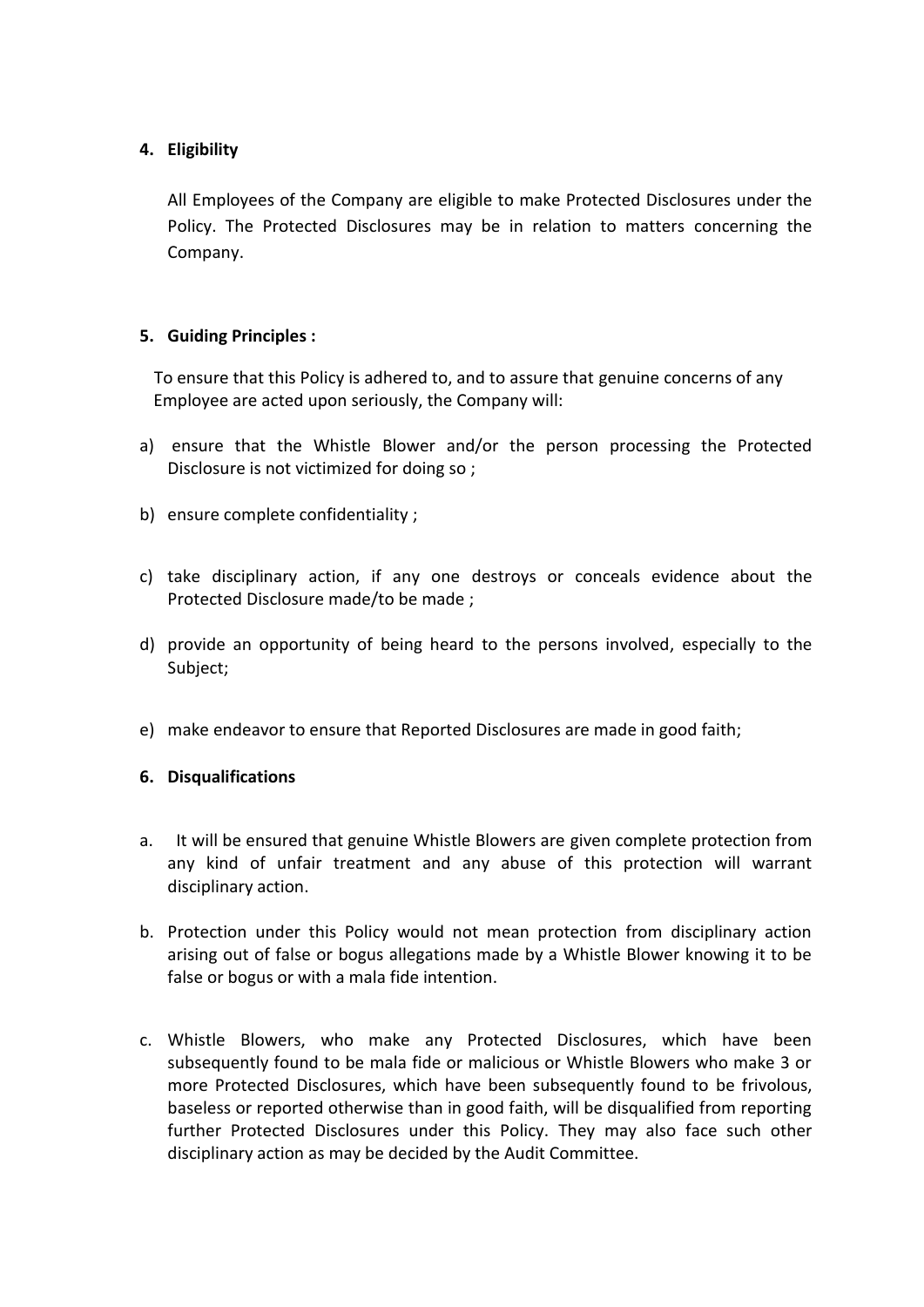### **7. Procedure**

**a.** All Protected Disclosures concerning financial/accounting matters should be addressed to the Chairman of the Audit Committee of the Company for investigation. The same can be sent in a sealed cover or by e-mail at the following address:

Whole time Director Spencer's Retail Limited 31, Netaji Subhas Road, Duncan House, Kolkata-700001 E-Mail ID – whistle.srl@rpsg.in

- **b.** If a protected disclosure is received by any executive of the Company, the same should be forwarded to the Company Secretary's office marked for the attention of the Chairman of the Audit Committee.
- **c.** Protected Disclosures should preferably be reported in writing so as to ensure a clear understanding of the issues raised and should either be typed or written in a legible handwriting in English or Hindi.
- **d.** The Protected Disclosure should be forwarded under a covering letter which should be anonymous or if desired by the Whistle Blower may bear his identity with his / her designation, place of posting, residential address and contact phone number. The covering letter will be detached before the Protected Disclosure is forwarded to any investigator.
- **e.** Protected Disclosures should be factual and not speculative or in the nature of a conclusion, and should contain as much specific information as possible to allow for proper assessment of the nature and extent of the concern.

#### **8. Investigation**

- a. All Protected Disclosures reported under this Policy will be thoroughly investigated under the supervision of the Managing Director.
- b. Investigations will be launched only after a preliminary review which establishes that: i) the alleged act constitutes an improper or unethical activity or conduct; and ii) allegation is supported by information specific enough to be investigated
- c. The Managing Director in consultation with Audit Committee may at its discretion, consider involving any Investigators from the Company or may deploy outside agencies for the purpose of investigation.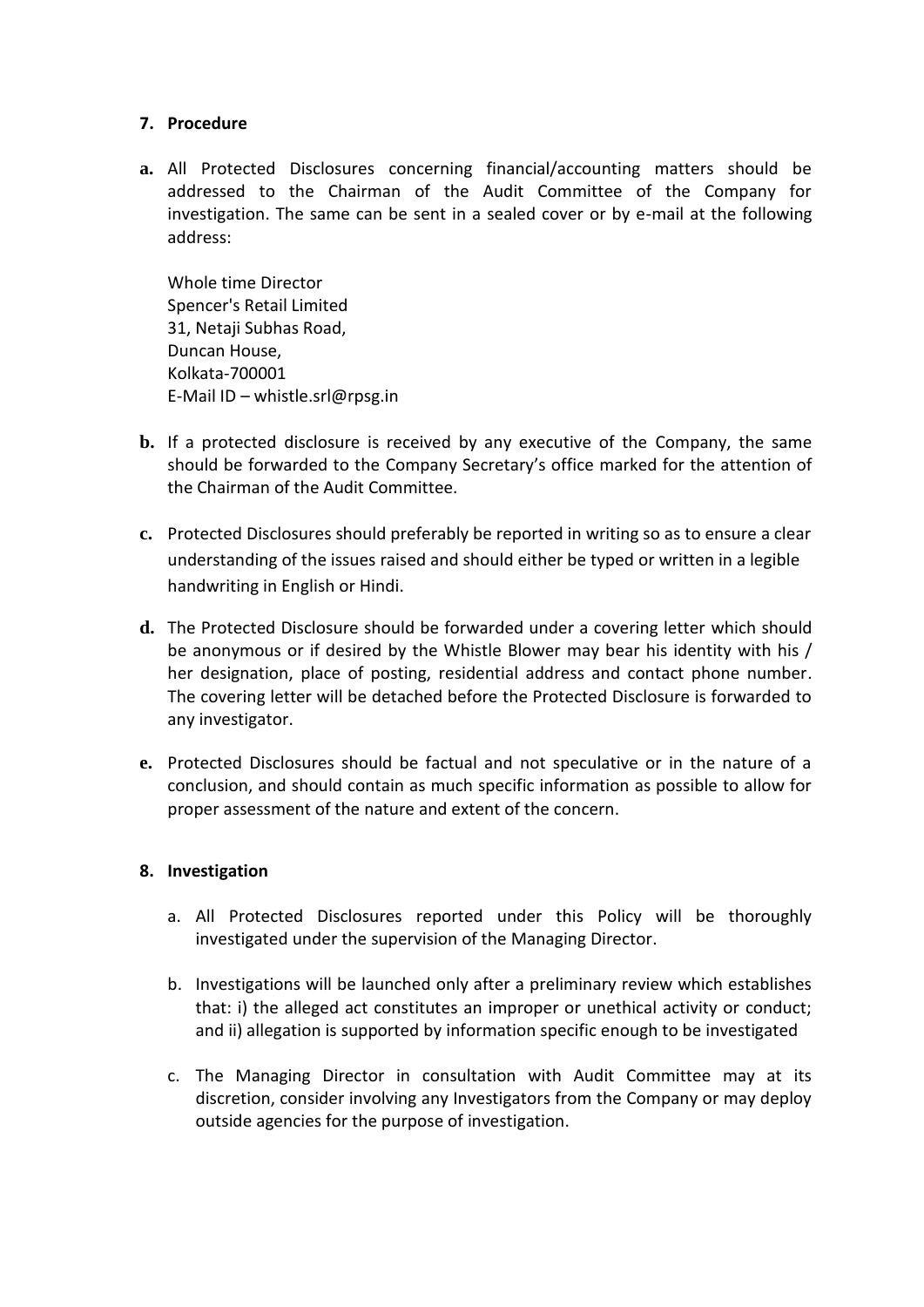- d. The decision to conduct an investigation is by itself not an accusation and is to be treated as a neutral fact-finding process. The outcome of the investigation may or may not support the conclusion of the Whistle Blower that an improper or unethical act was committed.
- e. The Audit Committee may, at its discretion, consider involving any Investigators for the purpose of investigation.
- f. The decision to conduct an investigation is by itself not an accusation and is to be treated as a neutral fact-finding process. The outcome of the investigation may or may not support the conclusion of the Whistle Blower that an improper or unethical act was committed.
- g. The identity of a Subject and the Whistle Blower will be kept confidential to the extent possible given the legitimate needs of law and the investigation.
- h. Subjects will normally be informed of the allegations at the outset of a formal investigation and will have opportunities for providing their inputs during the investigation.
- i. Subjects shall have a duty to co-operate with the process of scrutiny and / or investigation.
- j. Subjects have a right to consult with a person or persons of their choice,
- k. Subjects have a responsibility not to interfere with the scrutiny and / or investigation. Evidence shall not be withheld, destroyed or tampered with, and witnesses shall not be influenced, coached, threatened or intimidated by the Subjects.
- l. The investigation shall be completed normally within 90 days of the receipt of the Protected Disclosure.

## **9. Protection**

- a. No unfair treatment will be made to a Whistle Blower by virtue of his/her having reported a Protected Disclosure under this Policy in good faith and without any ulterior motive.
- b. The identity of the Whistle Blower shall be kept confidential to the extent possible.
- c. The Whistle Blower, the Subject and everyone involved in the process shall: a) Maintain complete confidentiality/ secrecy of the matter. b) Not discuss the matter in any informal social gatherings/ meetings. c) Discuss only to the extent or with the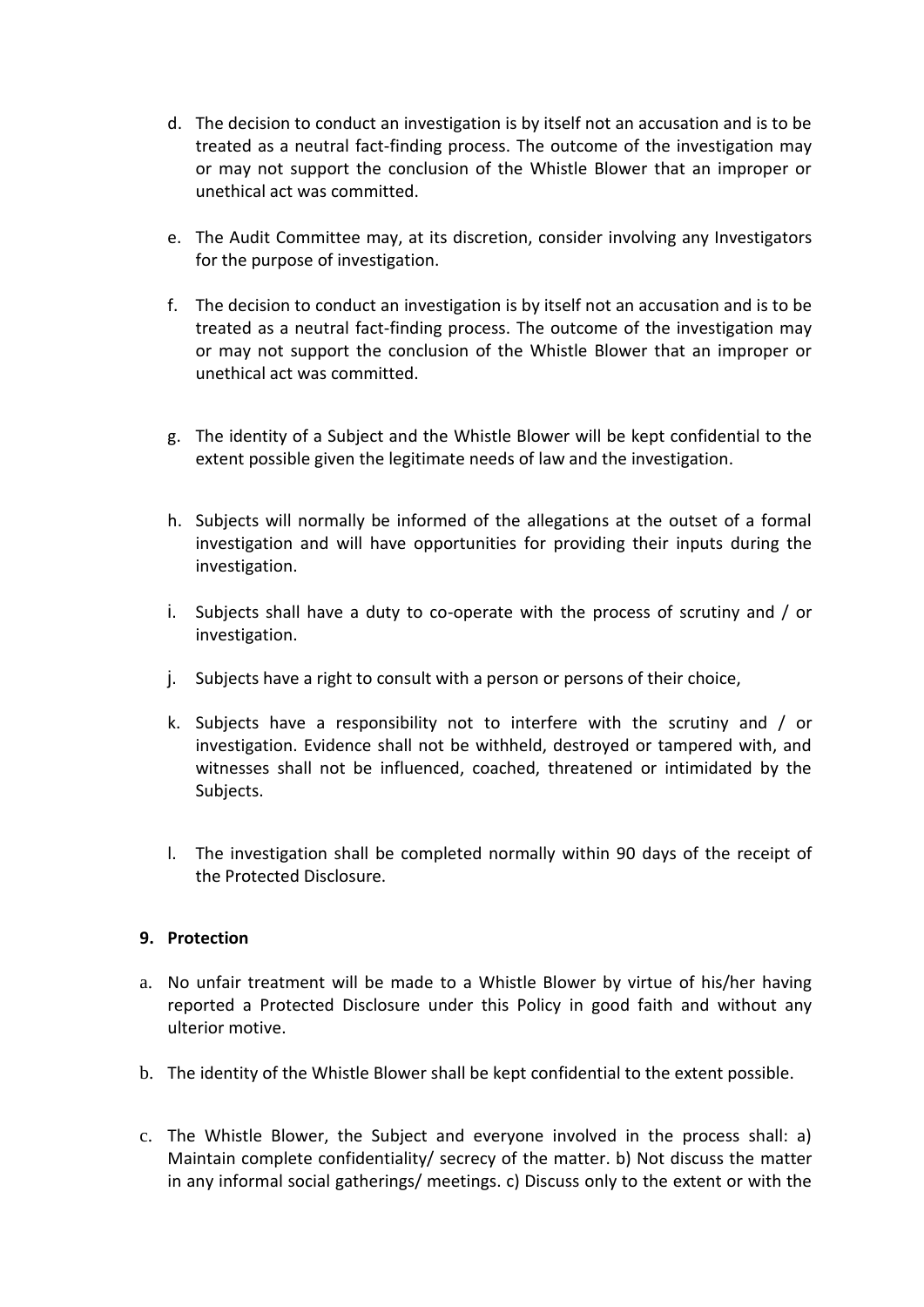persons required for the purpose of completing the process and investigations. d) Not keep the papers unattended anywhere at any time.

d. AII reports and records associated with 'disclosures' are considered confidential information and access will be restricted to the Whistle Blower Investigation Cell, Compliance Officer, Board Audit Committee, [Disciplinary Proceedings Committee], Legal and Human Resources

### **10. Investigators**

- a. A team of 3 (three) Investigators to be authorized by the Audit Committee will conduct the process towards fact-finding and analysis with regard to the Protected Disclosures. They should be senior officials of the Company and, where required outside expert(s) having necessary experience dealing with similar matters.
- b. Technical and other resources may be drawn upon as necessary for the investigation. All Investigators shall be independent and unbiased both in fact and as perceived. Investigators have a duty of fairness, objectivity, thoroughness, ethical behavior, and observance of legal and professional standards.

#### **11. Decision**

If an investigation leads to the conclusion that an improper or unethical act has been committed, the Chairman of the Audit Committee shall recommend to the management of the Company such disciplinary or corrective action as may be deemed fit.

#### **12. Reporting**

The Investigators shall submit a report to the Chairman of the Audit Committee on a quarterly basis about all Protected Disclosures referred to them since the last report together with the results of investigations, if any.

#### **13. Retention of documents**

All Protected Disclosures in writing or documented along with the results of investigation relating thereto shall be retained by the Company for a minimum period of seven years.

## **14. Amendments**

This policy can be modified or repealed at any time by the Board of Directors of the Company.